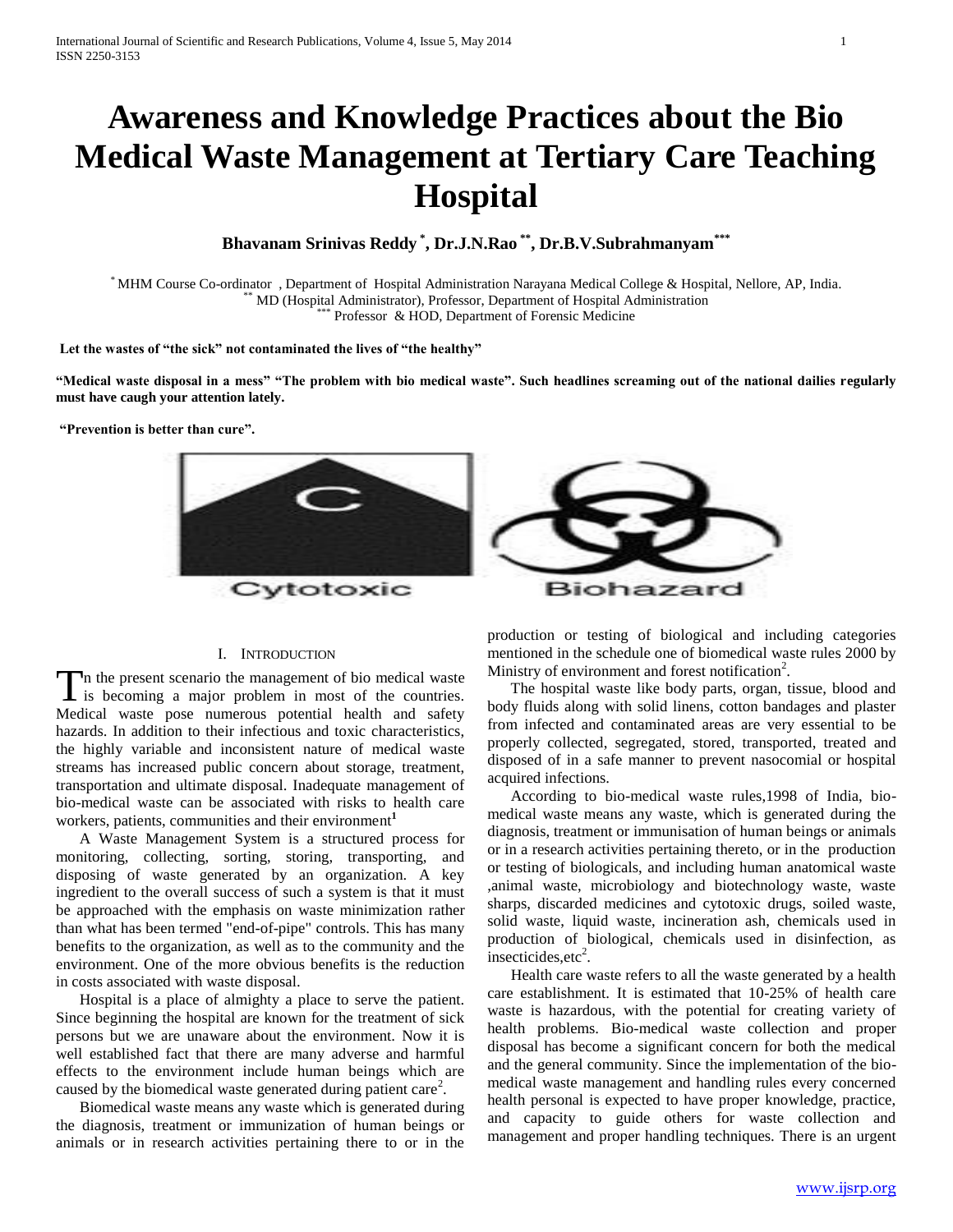need to improve upon the medical waste management practices in the country based on systematic and scientific planning of medical waste disposal<sup>3</sup>.

 Between 75-90% of the waste produced by the health care providers is non risk or "general health" care waste comparable to domestic waste. Awareness regarding bio-medical waste management is very less among health care personal. The health workers play a very important role in bio-medical waste management; hence they should have thorough knowledge and practice to provide safety and safe environment including protection. A clear and safe environment will attract clients by building up public confidence<sup>4</sup>.

 Hospital waste management has been brought in to focus in India recently with the notification of the Bio-medical Management and Handling rules, 1998.The rule makes it mandatory for the health care establishments to segregate, disinfect and dispose their waste in an eco-friendly manner.

 Health care waste is a special category of waste, which needs to be handled appropriately with precautions because it carries a higher potential for infection and injury than any other type of waste. Currently it is being managed casually. The crux to all of this may be due to a lack of awareness and appreciation amongst medical staff and residents as well as the public, inadequate existing facilities, and lack of strict enforcement of the rules in light of the enormous population of the country<sup>5</sup>.

 According to WHO (2000), almost 80% of health care waste is comparable to domestic waste, the remaining approximately 20% is considered hazardous, as it may be infectious, toxic and/or radioactive. Improper disposal of waste generated in health care establishments can have direct and indirect health impacts on those who work in the health care establishment, the general public and on the environment. Such practices may contribute to the spread of diseases, as well as pollution of water, soil and air. Untreated infectious wastes dumped on the land can contaminate surface and ground water supplies and even incomplete combustion of health care waste can lead to toxic

emissions, thus exposing the entire population to the risk of diseases<sup>6</sup>.

## II. OBJECTIVES OF THE STUDY

 To assess the level of Awareness, knowledge & Practices of staff nurses and lab technicians regarding biomedical waste management at tertiary care teaching Hospital at Nellore.

## III. LIMITATIONS OF THE STUDY

- 1. The study is limited to staff nurses and lab technicians those who are present at the time of data collection.
- 2. Data will be collected within 4 weeks of period (Short Duration)

#### **Methodology**

 The study involves the randomised structureral questionnaire. which was distributed to 150 staff nurses and technicians, 109 responded. The questionnaire consisted-12 questions to assess the awareness knowledge & practices having colour coding.1-6 Questions are related to (Red bin, Yellow bin, White bin, Black bin & Blue bin) likert scale method 7-10 questions are related to knowledge, awareness and Practices risk of infection (strongly Agree, Agree, Neither Agree Nor Disagree, Disagree & Strongly Disagree) and  $11<sup>th</sup>$  and  $12<sup>th</sup>$  questions are open ended questions (Yes or No) responses.

#### IV. IMPORTANCE OF HOSPITAL WASTE

The hospital waste is important from the following point of view.

- 1. For the hospital
- 2. For general public
- 3. Environment protection
- 4. Nosocomial infection<sup>7</sup>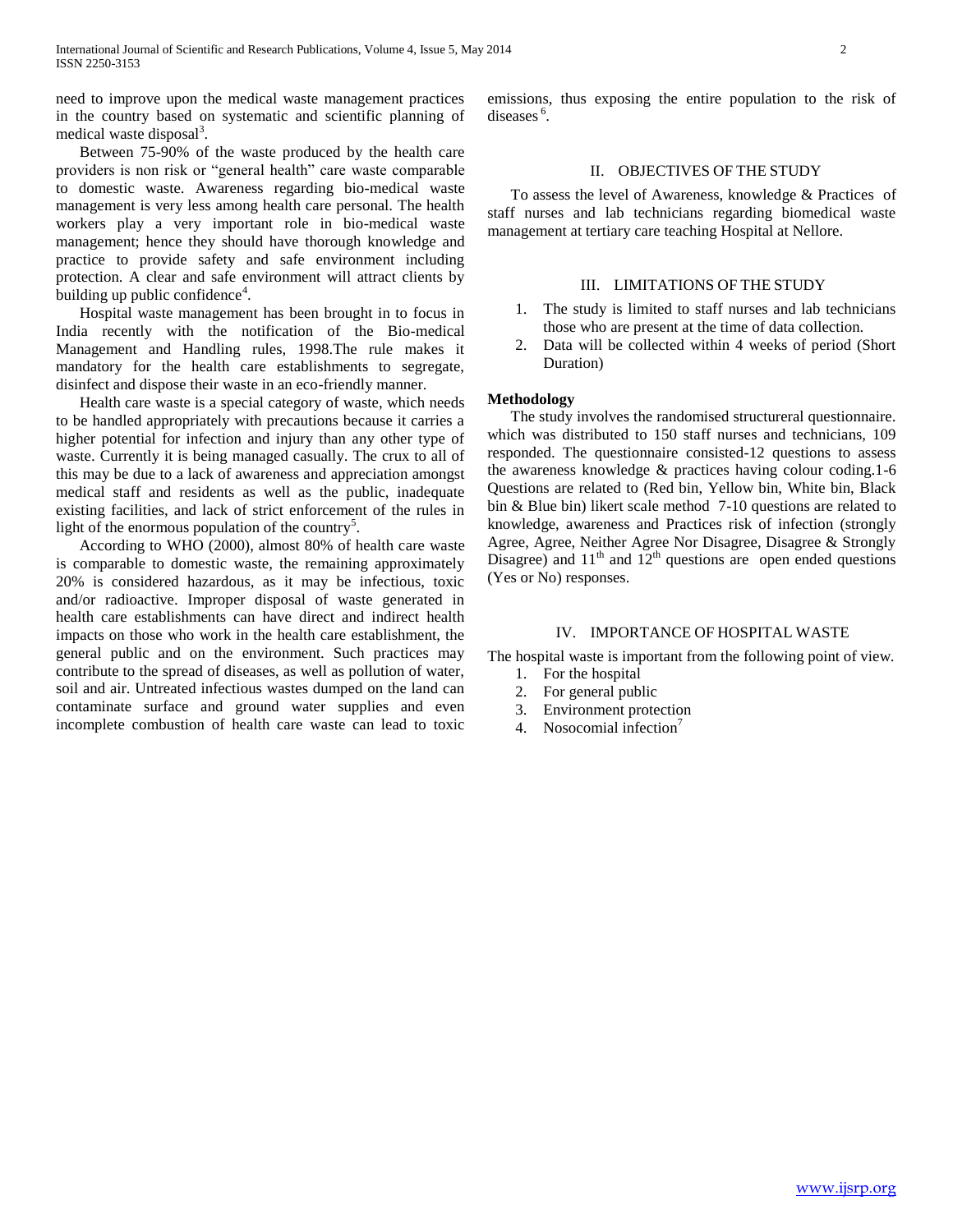

- General waste includes kitchen waste, packing materials, paper and plastic
- Pathological waste includes tissue organ, body parts, human fetus, blood and body fluids
- Infectious waste like pathogens in sufficient concentration that are culture and slocks of infectious agents from laboratory
- Sharps includes needles, blades, scalpels etc..
- Pharmaceutical waste includes drugs and chemicals that have been return from wards, outdated and contaminated items
- Chemical wasted includes housekeeping, cleaning and infectious products
- Radioactive waste includes solid, liquid and gaseous waste

 On the basis of World health organization report in 2003 biomedical waste is generated during diagnosis in that 17% from treatment or immunization of human beings or animal or maternity, 8% in research activity pertaining there to or in the production of testing biological, 50% biomedical waste generated from different departments of the hospitals that are surgical wards, offices. About 85% of the waste generated is known hazardous, other 10% is infectious, other 5% is non infectious but hazardous waste.

 All category of waste has to be kept segregated in proper container or bags as the case may. Untreated biomedical waste shall not be kept or stored beyond a period of 48 hours. The container must be sturdy enough to contain design maximum volume and weight of waste without damage. It should be without any puncture or leakage.

 Segregation of source of generation also helps in minimizing the amount of waste to be treated besides enabling more efficient treatment for each category of waste. Color coded liners placed in the bins helps for segregation of waste.<sup>9</sup> the color codes are-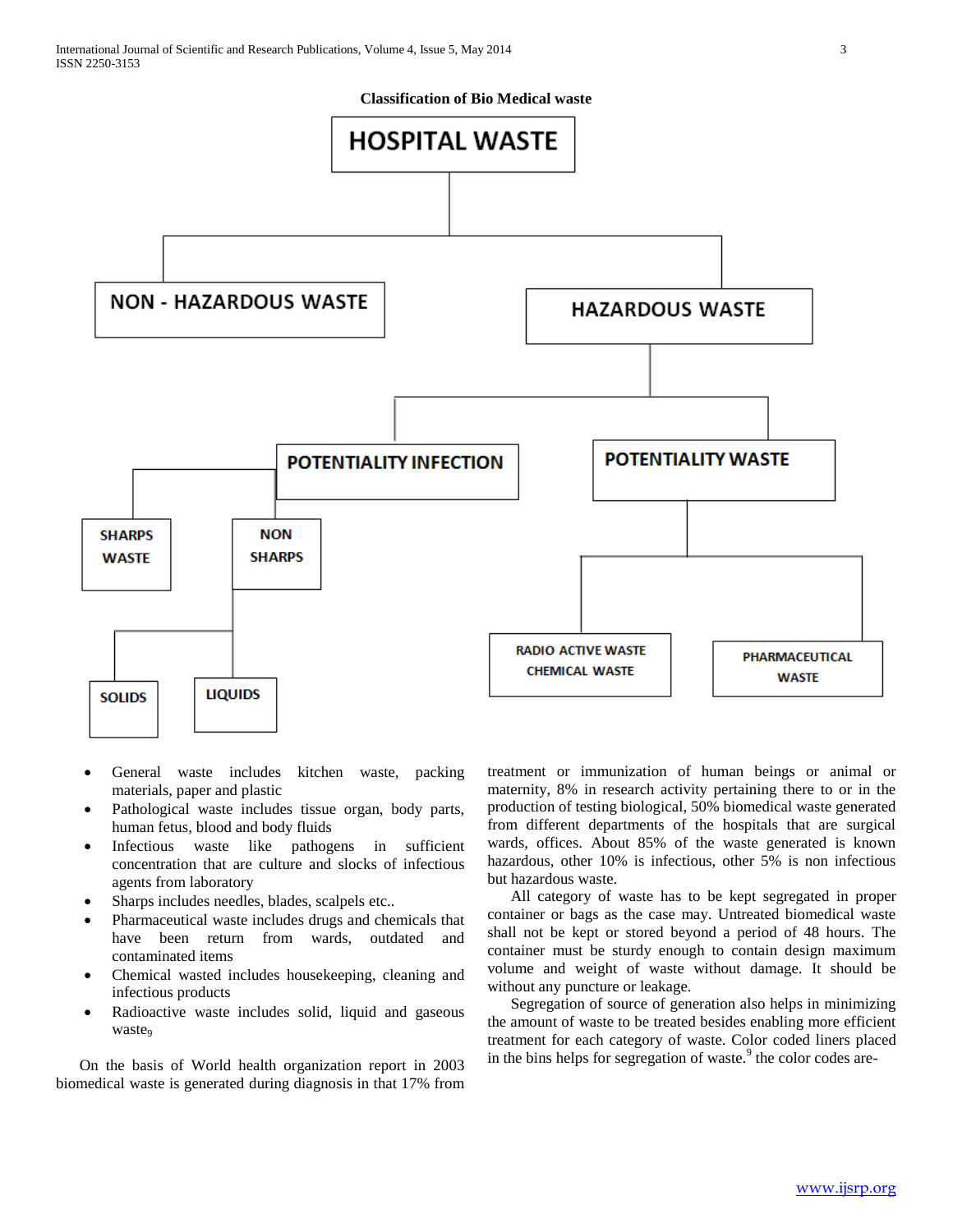# **Colour coding & Type of container for disposal of BMW**

| <b>Colour coding</b>          | <b>Type of Container</b>                                   | <b>Waste Category</b> | options<br><b>Treatment</b><br>as<br>per<br><b>Schedule I</b>                             |
|-------------------------------|------------------------------------------------------------|-----------------------|-------------------------------------------------------------------------------------------|
| <b>Yellow</b>                 | <b>Plastic bag</b>                                         | 1,2,3,6               | <b>Incineration/Deep burial</b>                                                           |
| <b>Red</b>                    | Disinfected container/ plastic<br>bag                      | 3,6,7                 | <b>Autoclaving/Micro</b><br>waving/Chemical treatment                                     |
| Blue/<br>White<br>translucent | bag/Puncture<br><b>Plastic</b><br>proof $4,7$<br>container |                       | <b>Autoclaving/Micro</b><br>waving/Chemical treatment and<br><b>Destruction/Shredding</b> |
| <b>Black</b>                  | <b>Plastic bag</b>                                         | 5,9,10                | Disposal in secured landfill                                                              |



|      | Table -1    |               |              |              |             |          |              |  |  |  |
|------|-------------|---------------|--------------|--------------|-------------|----------|--------------|--|--|--|
| Q.No | A<br>(Red)  | в<br>(Yellow) | (White)      | D<br>(Black) | (Green)     | (Blue)   | <b>TOTAL</b> |  |  |  |
|      | $2(1.83\%)$ | 105 (96%)     | 0(0<br>$%$ ) | $1(0.91\%)$  | $1(0.91\%)$ | $0(0\%)$ | 109          |  |  |  |
|      | 33 (3.27 %) | 71 (65.13%)   | $1(0.91\%)$  | $3(2.75\%)$  | $1(0.91\%)$ | $0(0\%)$ | 109          |  |  |  |
|      | 10(9.17%)   | $0(0\%)$      | 91(83.48 %)  | $0(0\%)$     | $6(5.5\%)$  | 2(1.83%) | 109          |  |  |  |

# V. RESULTS AND DISCUSSIONS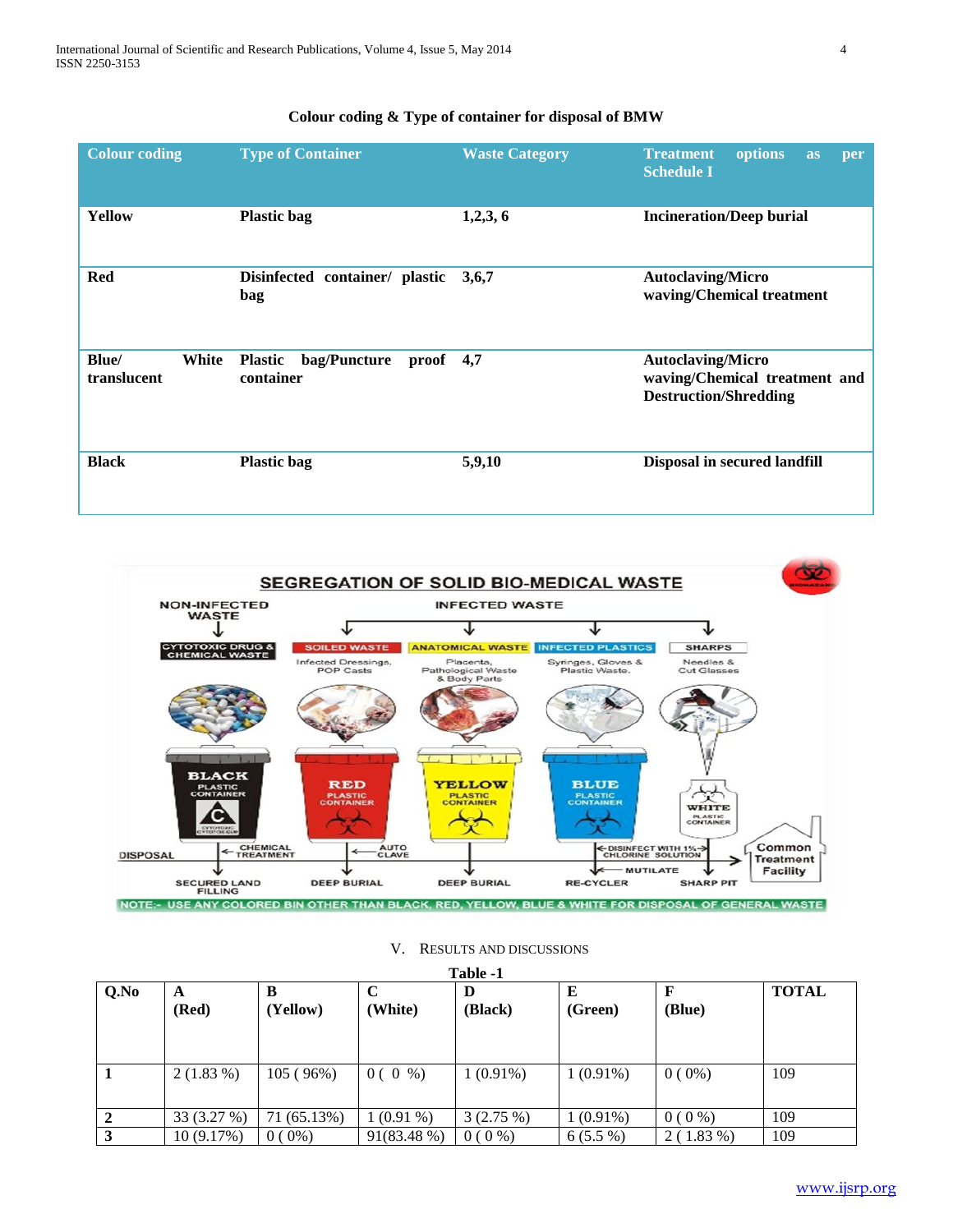| $3(2.7\%)$ | $0\%$<br>0 <sub>0</sub> | 99 (90.82%) | 2(1.83%)         | $(0.98\%)$  | $4(3.66\%)$   | 109 |
|------------|-------------------------|-------------|------------------|-------------|---------------|-----|
| $3(2.7\%)$ | $(0.91\%)$              | $(0.91\%)$  | (0.91)<br>$\%$ ) | 89(81.65 %) | $14(12.84\%)$ | 109 |
| $(0.91\%)$ | 3(2.7%)                 | $2(1.83\%)$ | $12(11.0\%)$     | 69 (6.33%)  | $22(20.8\%)$  | 109 |

# **Table -2**

| Q.No | <b>Strongly</b><br>Agree | Agree       | <b>Neither Agree</b><br><b>Nor Disagree</b> | <b>Disagree</b> | <b>Strongly</b><br><b>Disagree</b> | <b>TOTAL</b> |
|------|--------------------------|-------------|---------------------------------------------|-----------------|------------------------------------|--------------|
| 7    | 52 (47.70%)              | 45(41.28 %) | $2(1.83\%)$                                 | 5(4.58%)        | 5(4.58%)                           | 109          |
| 8    | 45 (41.28%)              | 56(51.37 %) | $2(1.83\%)$                                 | 2(1.83%)        | 3(2.7%)                            | 109          |
| 9    | 55 (50.45%)              | 42 (38.53%) | $9(1.83\%)$                                 | 3(2.7%)         | $0(0\%)$                           | 109          |
| 10   | 52(47.70 %)              | 50(45.87%)  | $2(1.83\%)$                                 | 3(2.7%)         | $2(1.83\%)$                        | 109          |

# **Table -3**

| Q.No | <b>YES</b>  | NO          | <b>Total</b> |
|------|-------------|-------------|--------------|
|      |             |             |              |
| 11   | 85 (77.98%) | 24 (22.0%)  | 109          |
|      |             |             |              |
| 12   | 91 (83.48%) | 18 (16.5 %) | 109          |
|      |             |             |              |

## VI. DATA ANALYSIS

|      | Cotton gauzes, linen, blood soaked cloth, catheters, gloves |          |          |              |             |             |              |  |
|------|-------------------------------------------------------------|----------|----------|--------------|-------------|-------------|--------------|--|
| Q.No | Red                                                         | Yellow   | White    | <b>Black</b> | Green       | <b>Blue</b> | <b>TOTAL</b> |  |
|      |                                                             |          |          |              |             |             |              |  |
|      | $2(1.83\%)$                                                 | 105(96%) | $0(0\%)$ | $1(0.91\%)$  | $1(0.91\%)$ | $\%$ )      | 109          |  |
|      |                                                             |          |          |              |             |             |              |  |

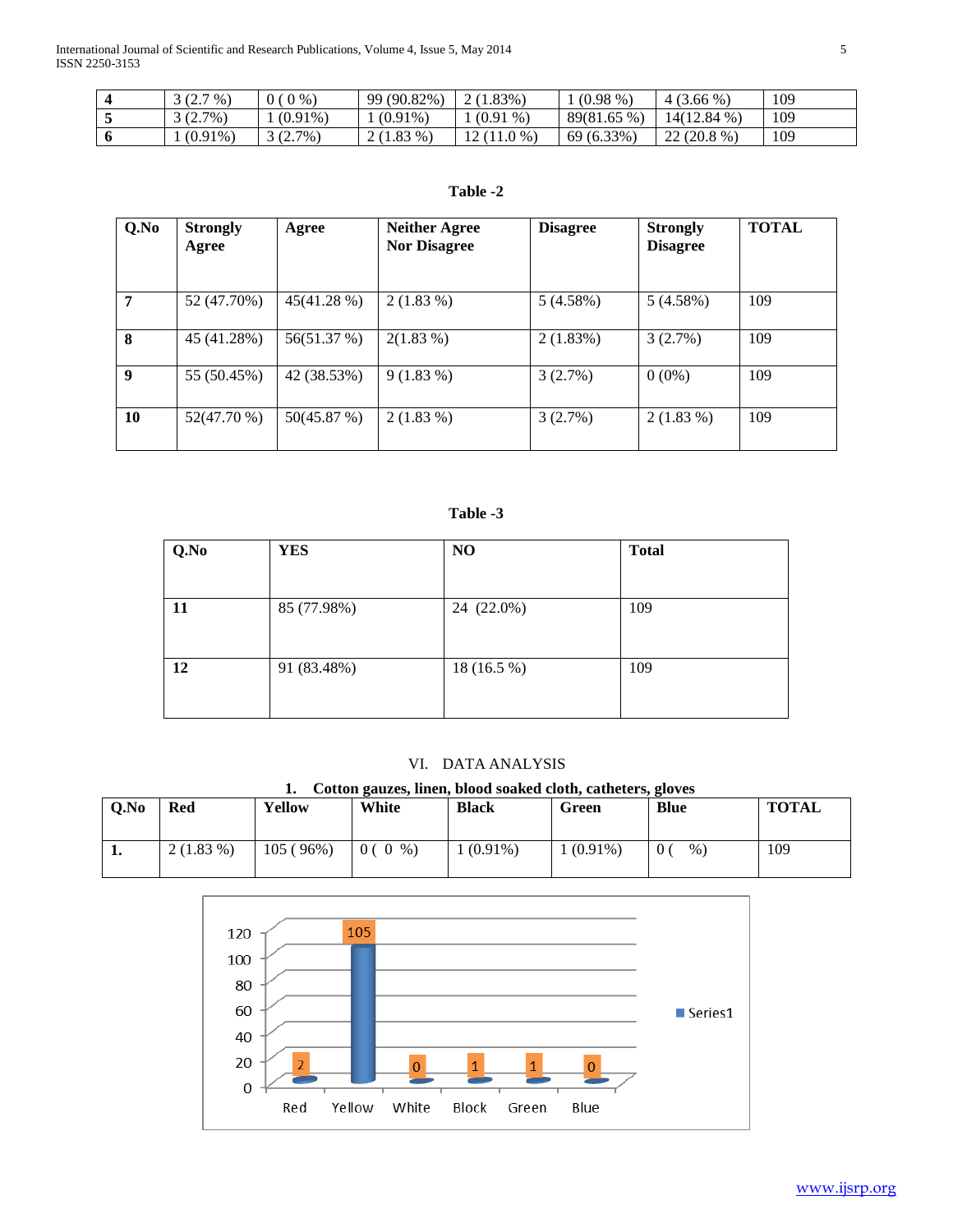Most of the nurses 98% of staff not aware of segregation biomedical waste management color coded bin system. Only 2% of staff nurses aware of color coded segregation of bio medical waste management bin system.



## **2. Body parts, body fluids, Cytotoxic waste, body waste**

 65% of the staff nurses are aware of color coded bio medical waste management segregation, only 35% of the people they don't know the correct segregation of bio medical waste management

## **3. Plastic waste IV tubings, syringes**





83% of the staff nurses aware plastic waste IV Tubings, Syringes which bin is corrected only 17% of the staff nurses not aware.

# **4. Glass items**

| O.No | Red                         | <b>TIP</b><br>∡ellow | White                          | <b>Black</b>  | Green    | <b>Blue</b>           | $\mathbf{m} \mathbf{m}$ |
|------|-----------------------------|----------------------|--------------------------------|---------------|----------|-----------------------|-------------------------|
| ᠇.   | $\%$ .<br>. <u>.</u> .<br>ັ | $0\%$                | 82%<br>$90^\circ$<br>QQ<br>.82 | $4.83\%$<br>- | $0.98\%$ | $56\%$ .<br>3.00<br>4 | 109                     |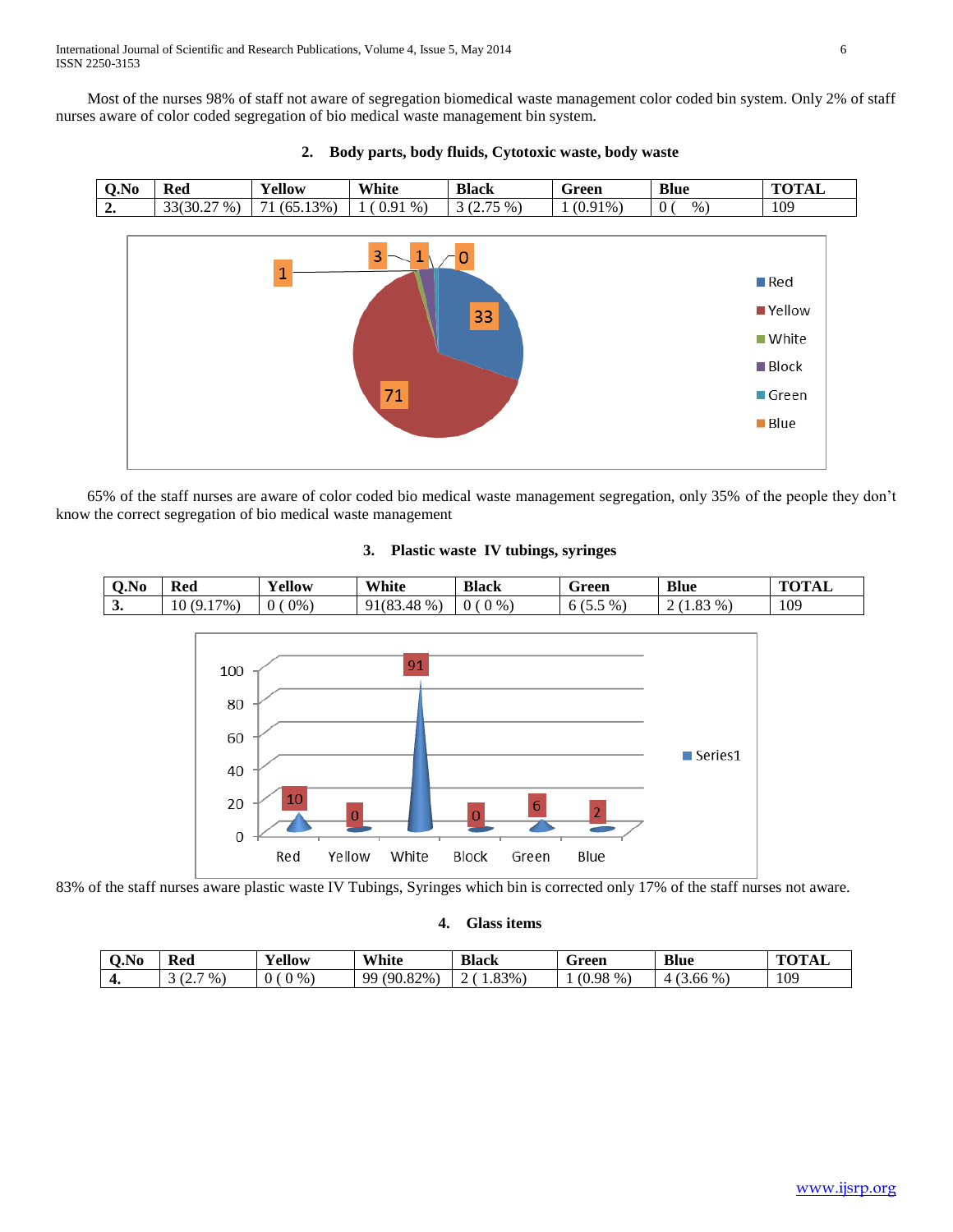

 96% of the staff nurses are not aware of glass items for suitable for suitable selection of color coded bins. Only 4% of the staff nurses aware.

| 0.NO                           | Red        | Yellow     | White      | <b>Black</b> | Green       | <b>Blue</b>   | <b>TOTAL</b> |
|--------------------------------|------------|------------|------------|--------------|-------------|---------------|--------------|
| $\overline{\phantom{0}}$<br>5. | $3(2.7\%)$ | $(0.91\%)$ | $(0.91\%)$ | $1(0.91\%)$  | 89(81.65 %) | $14(12.84\%)$ | 109          |





 Only 99% staff nurses are not aware of the where should be located the disposable, polethene, bags, paper, cofee cups. only 1% of the staff nurses nown correct color coded bin.

## **6. Food waste and kitchen waste**

| <u>ΛN</u><br>O.No | $\sim$<br>Red            | $\mathbf{v}$<br>- 7<br>'ellow | White  | <b>Black</b> | -<br>Green                                 | <b>Blue</b>                                                    | $T$ $\sim$ $T$ $\sim$ $T$<br>1 A L |
|-------------------|--------------------------|-------------------------------|--------|--------------|--------------------------------------------|----------------------------------------------------------------|------------------------------------|
| o.                | $91\%$ .<br>$\mathbf{U}$ | 7%<br>$\sim$<br>. <u>.</u>    | $\%$ . | $\%$<br>∸    | 3%<br>$\sim$ $\sim$ $\sim$<br>69<br>103.5. | $\sim$<br>$9\%$ .<br>٬ኅቦ<br>\ ∠∪.∪<br>$\overline{\phantom{a}}$ | 109                                |

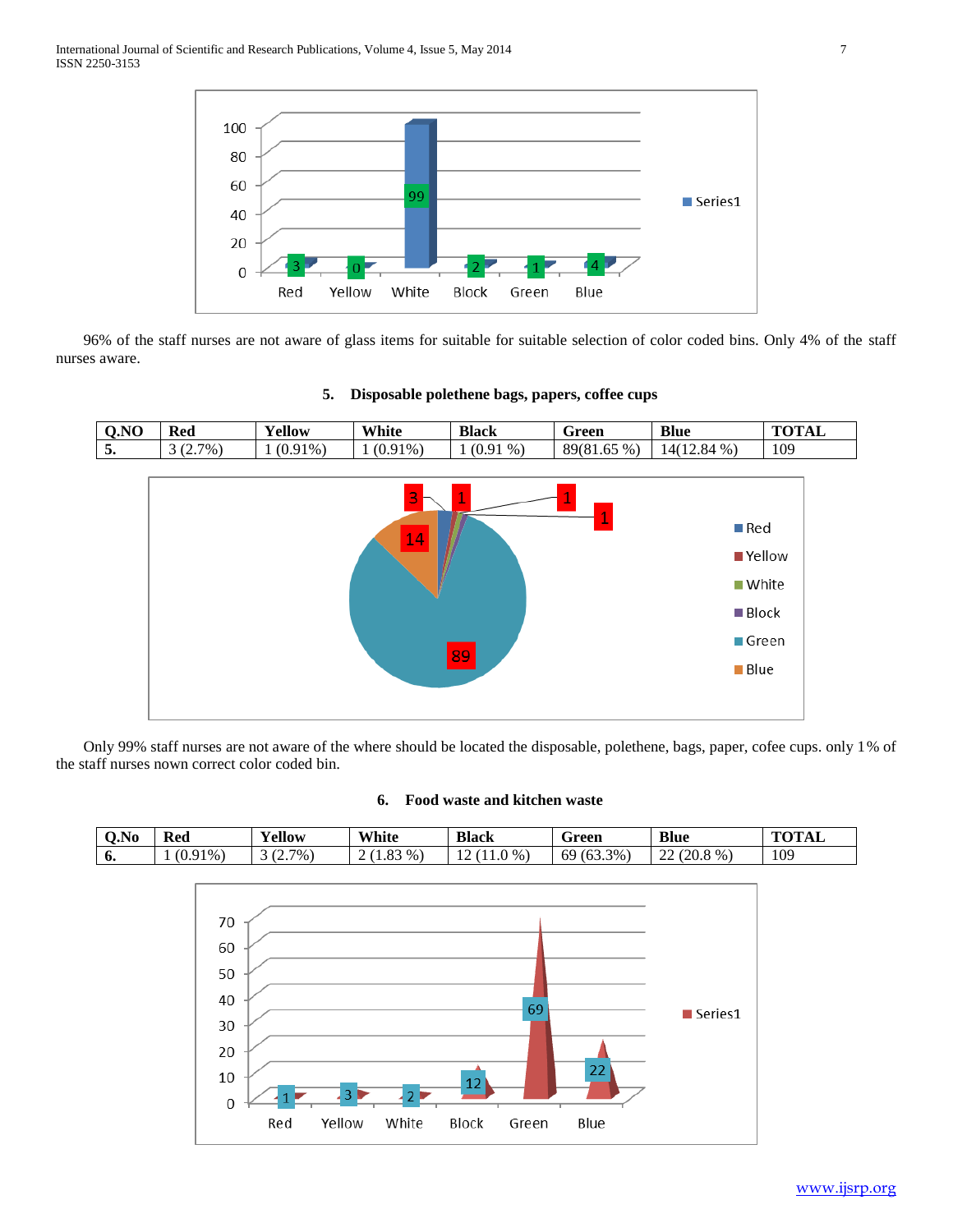63% of the staff nurses know the food waste and kitchen waste can be inserts which color coded bin. 37% of the staff they don't know the food waste and kitchen waste can be insert.

| Q.No | <b>Strongly</b><br>Agree | Agree      | <b>Neither Agree</b><br><b>Nor Disagree</b><br>(Neutral) | <b>Disagree</b> | <b>Strongly</b><br><b>Disagree</b> | <b>TOTAL</b> |
|------|--------------------------|------------|----------------------------------------------------------|-----------------|------------------------------------|--------------|
| 7.   | 52 (47.70%)              | 45(41.28%) | $2(1.83\%)$                                              | 5(4.58%)        | 5(4.58%)                           | 109          |

7. **Municipal wastes and clinical wastes are different**



89% of staff nurses only known the municipal waste and clinical waste is different, 11% of the staff nurses feel no difference.

| Q.No | <b>Strongly</b><br>Agree | Agree       | <b>Neither Agree</b><br><b>Nor Disagree</b><br>(Neutral) | <b>Disagree</b> | <b>Strongly</b><br><b>Disagree</b> | <b>TOTAL</b> |
|------|--------------------------|-------------|----------------------------------------------------------|-----------------|------------------------------------|--------------|
| 8.   | 45 (41.28%)              | 56(51.37 %) | $2(1.83\%)$                                              | 2(1.83%)        | $4(3.61\%)$                        | 109          |

## 8. **Clinical wastes are highly hazardous than municipal waste**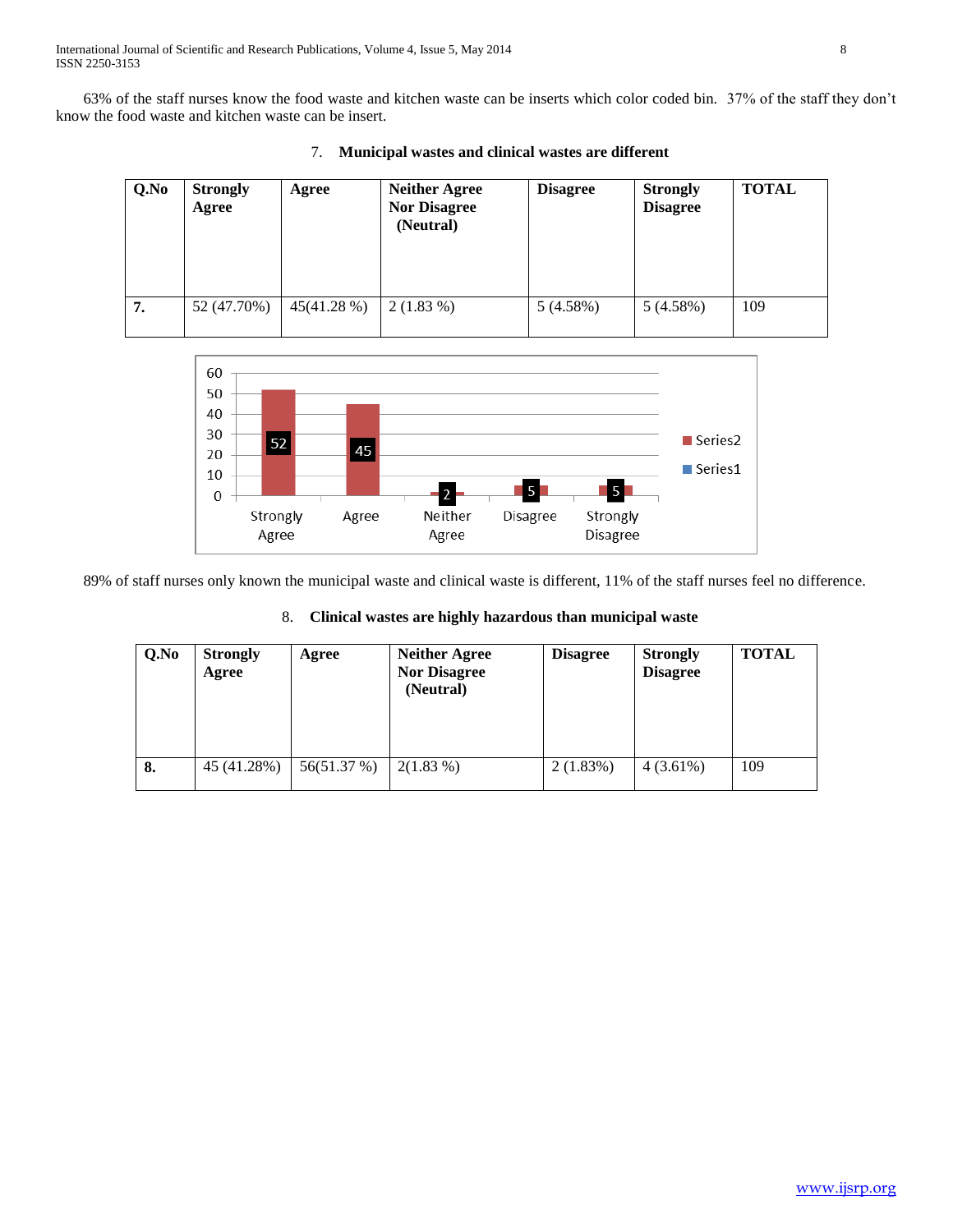

 93% of staff nurses only known the clinical waste is more hazardous than municipal waste , remaining 7% of the staff they doesn't know the clinical is more dangerous.

| Q.No | <b>Strongly</b><br>Agree | Agree       | Neither Agree<br><b>Nor Disagree</b><br>(Neutral) | <b>Disagree</b> | Strongly<br><b>Disagree</b> | TOTAL |
|------|--------------------------|-------------|---------------------------------------------------|-----------------|-----------------------------|-------|
|      | 55 (50.45%)              | 42 (38.53%) | $9(1.83\%)$                                       | $(2.7\%)$       | $(0\%)$                     | 109   |





 89% of the staff nurses are felt that clinical waste should be treated separately comparing to municipal waste. But 11% of the staff they don't know the separation.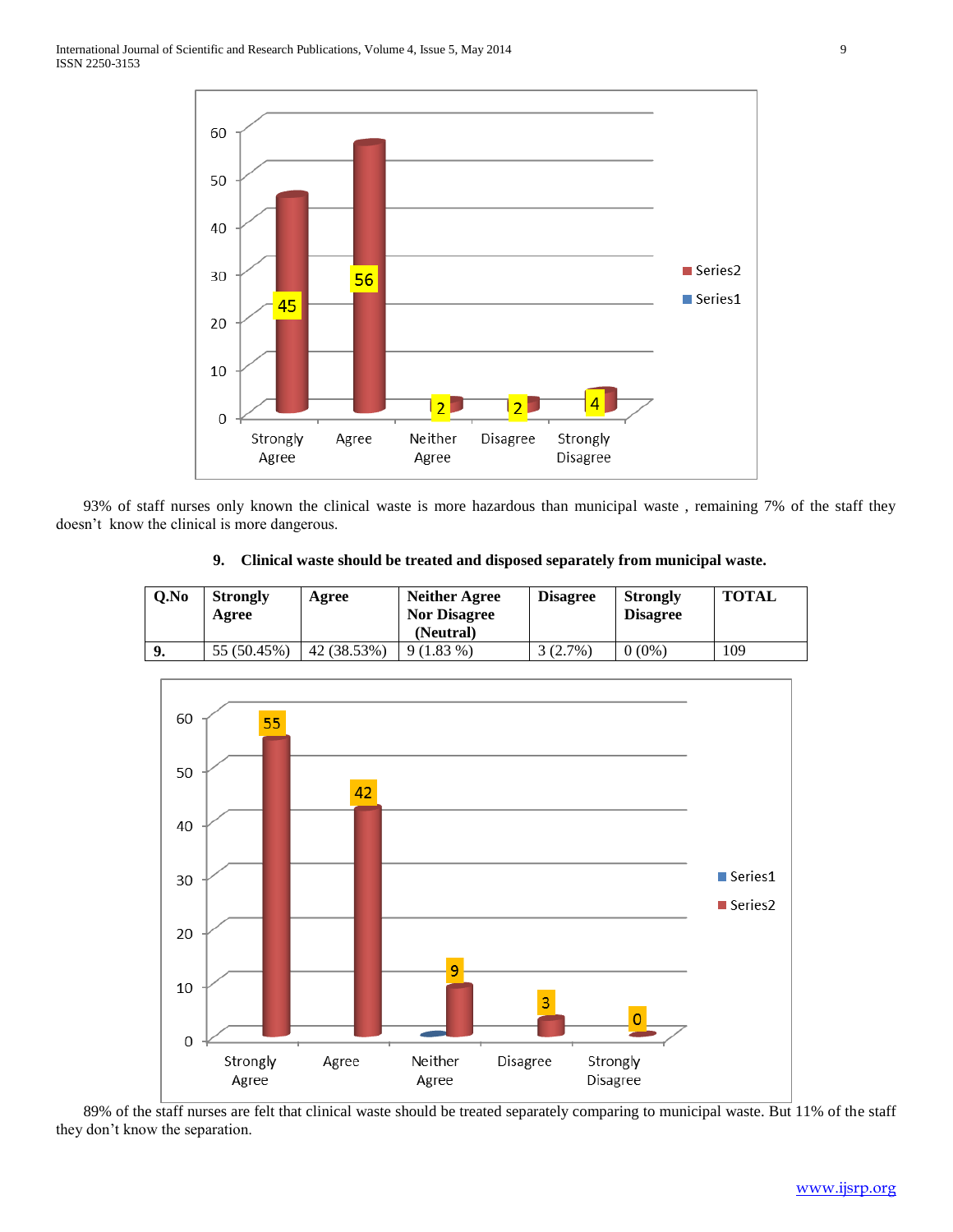| Q.No | <b>Strongly</b><br>Agree | Agree       | Neither Agree<br><b>Nor Disagree</b><br>(Neutral) | <b>Disagree</b> | <b>Strongly</b><br><b>Disagree</b> | <b>TOTAL</b> |
|------|--------------------------|-------------|---------------------------------------------------|-----------------|------------------------------------|--------------|
| 10.  | 52(47.70 %)              | 50(45.87 %) | $2(1.83\%)$                                       | 3(2.7%)         | $(1.83\%$                          | 109          |





93% of the staff felt that the medical waste is going to a wrong bin it is a high risk, 7% expressed no risk.



**11. Do you know the four R's of waste Management**

78% of the staff nurses are aware of the Four R's of bio medical waste management, 22% of the staff are not aware**.** 

## **12. Are you satisfied with the current medical waste management system in our Hospital**

| $\overline{O}$ .No | <b>Yes</b>                   | No | <b>TOTAL</b> |
|--------------------|------------------------------|----|--------------|
|                    | $91 (83.48\%)$   18 (16.5 %) |    | 109          |